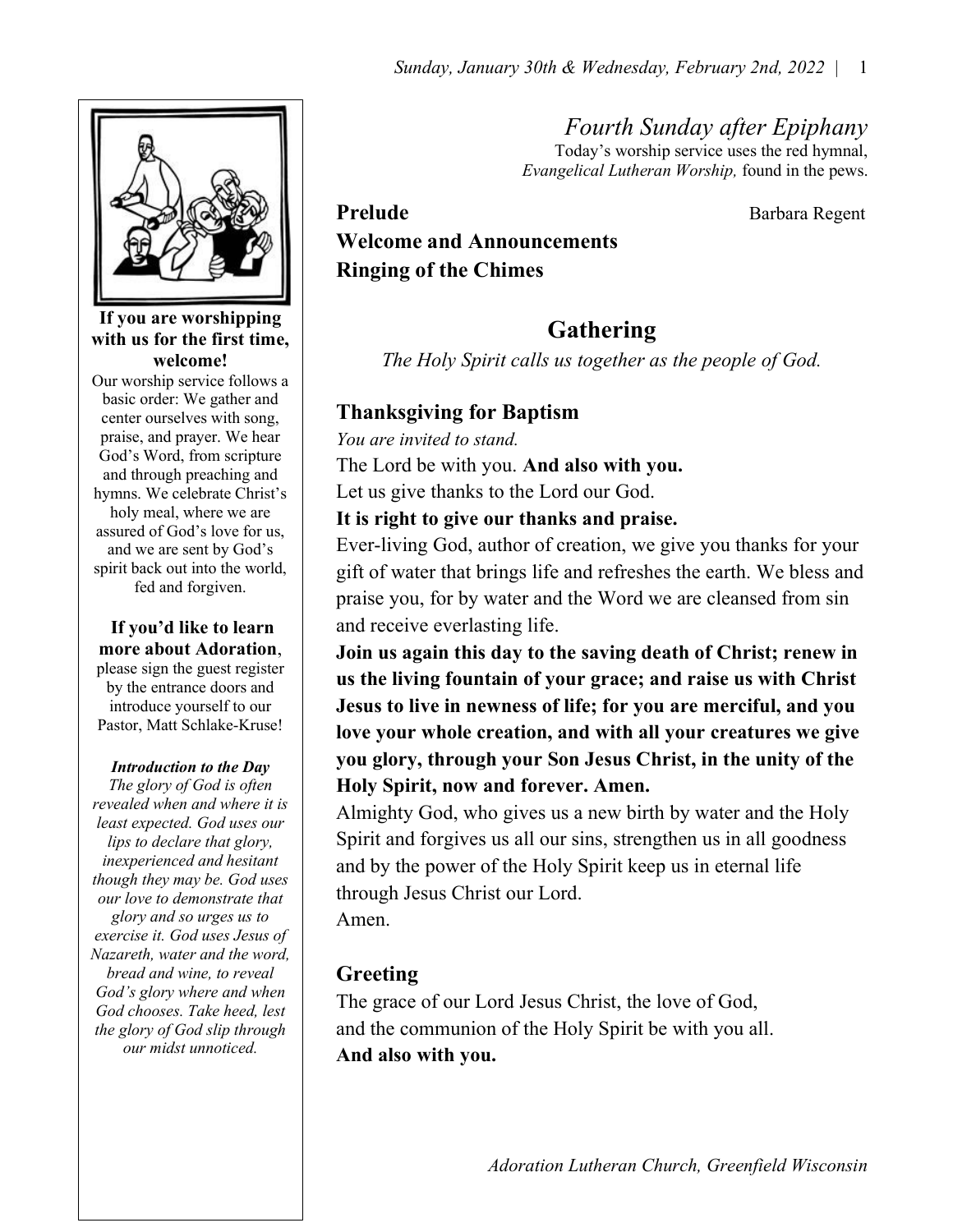#### Prayer of the Day

Let us pray. Almighty and ever-living God, increase in us the gifts of faith, hope, and love; and that we may obtain what you promise, make us love what you command, through your Son, Jesus Christ, our Savior and Lord. Amen.

Please be seated.

#### Word

God speaks to us in scripture reading, preaching, and song.

## First Reading: Jeremiah 1:4-10

A reading from Jeremiah. <sup>4</sup>Now the word of the Lord came to me saying, <sup>5"</sup>Before I formed you in the womb I knew you, and before you were born I consecrated you; I appointed you a prophet to the nations." <sup>6</sup>Then I said, "Ah, Lord God! Truly I do not know how to speak, for I am only a boy." <sup>7</sup>But the Lord said to me,

"Do not say, 'I am only a boy';

for you shall go to all to whom I send you,

and you shall speak whatever I command you.

<sup>8</sup>Do not be afraid of them,

for I am with you to deliver you,

says the Lord."

 $9$ Then the Lord put out his hand and touched my mouth; and the Lord said to me,

"Now I have put my words in your mouth.

<sup>10</sup>See, today I appoint you over nations and over kingdoms,

to pluck up and to pull down,

to destroy and to overthrow,

to build and to plant."

Word of God, word of life. Thanks be to God.

God calls Jeremiah to be a prophet and consecrates him in the womb. Jeremiah's task is to preach God's word amid the difficult political realities of his time, before the Babylonian exile. He is to make God known not only to Judah, but also to the nations. Jeremiah's call story fits a biblical pattern by which the prophet-to-be (like Moses) reluctantly tells God they don't believe they have what it takes to be the mouthpiece for God's word of judgment and hope.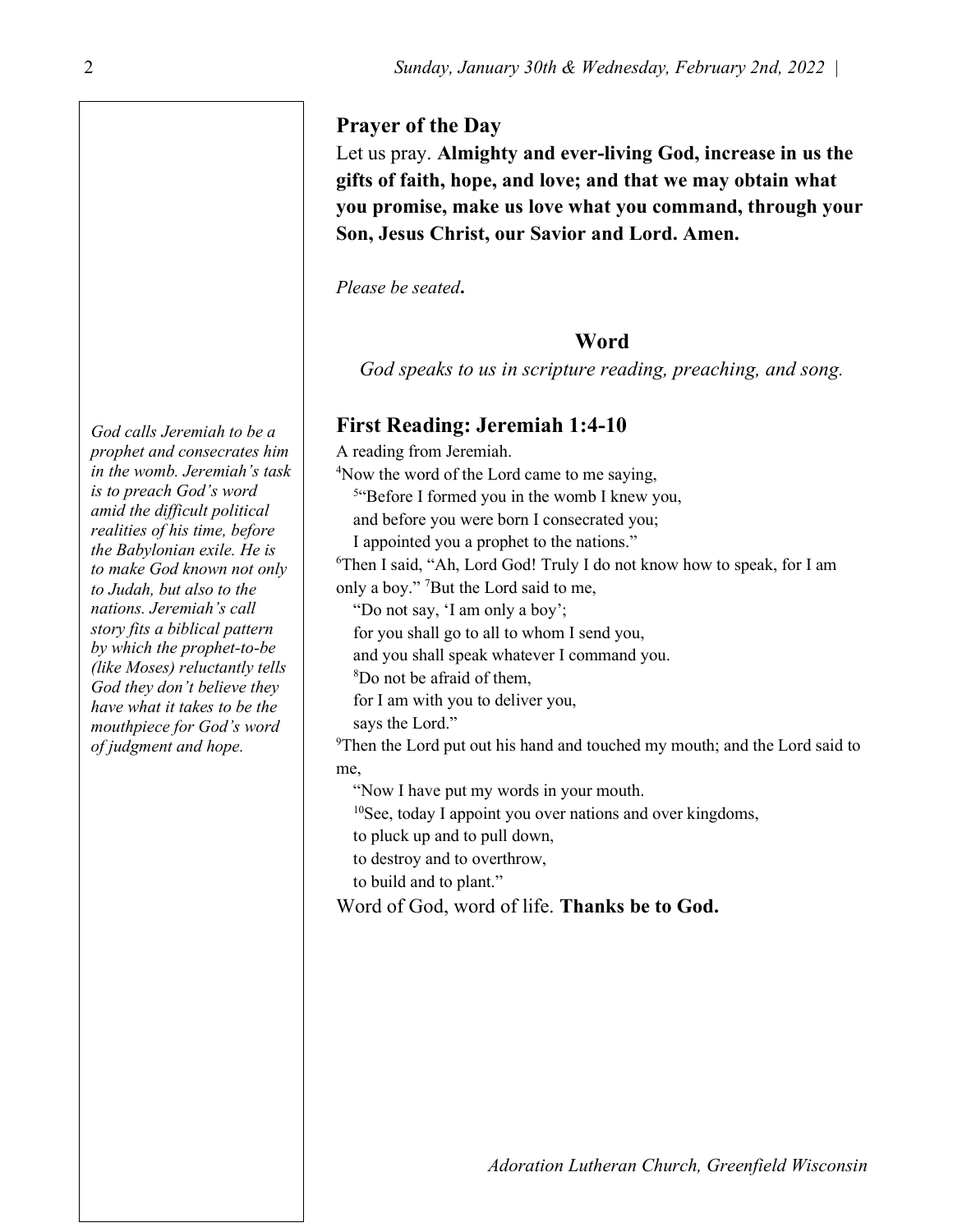Today's appointed psalm is connected with the womb imagery of Jeremiah in our first lesson. Attributed to David, the excerpt of Psalm 71 we recite today is a part of a larger reflection many believe comes from a person looking back on a long-lived, complex life. Psalms scholar James Limburg calls Psalm 71 a "Psalm of Trust." When combined with Psalms 131 and 23, they show God's faithfulness through all the stages of our lives.

Christians in Corinth prided themselves on their spiritual gifts. Paul reminds them that God gives us many gifts through the Holy Spirit, but the purpose behind all of them is love, the kind of love that God showed us in Jesus Christ. This lesson is one of the most popular scripture passages for weddings, focusing on the love shared by a couple. However, the love described in these verses is also speaking about the eternal, mysterious, and transforming power of God's love.

# Psalm 71:1-6 (Read Responsively)

<sup>1</sup>In you, O Lord, have I taken refuge; let me never be put to shame.

## <sup>2</sup>In your righteousness, deliver me and set me free; incline your ear to me and save me.

<sup>3</sup>Be my strong rock, a castle to keep me safe; you are my crag and my stronghold.

#### <sup>4</sup>Deliver me, my God, from the hand of the wicked— from the clutches of the evildoer and the oppressor.

<sup>5</sup>For you are my hope, O Lord God, my confidence since I was young.

<sup>6</sup>I have been sustained by you ever since I was born; from my mother's womb you have been my strength. My praise shall be always of you.

# Second Reading: 1 Corinthians 13:1-13

A reading from 1 Corinthians.

<sup>1</sup>If I speak in the tongues of mortals and of angels, but do not have love, I am a noisy gong or a clanging cymbal. <sup>2</sup>And if I have prophetic powers, and understand all mysteries and all knowledge, and if I have all faith, so as to remove mountains, but do not have love, I am nothing. <sup>3</sup>If I give away all my possessions, and if I hand over my body so that I may boast, but do not have love, I gain nothing.

<sup>4</sup>Love is patient; love is kind; love is not envious or boastful or arrogant <sup>5</sup>or rude. It does not insist on its own way; it is not irritable or resentful; <sup>6</sup>it does not rejoice in wrongdoing, but rejoices in the truth. <sup>7</sup> It bears all things, believes all things, hopes all things, endures all things.

<sup>8</sup>Love never ends. But as for prophecies, they will come to an end; as for tongues, they will cease; as for knowledge, it will come to an end. <sup>9</sup>For we know only in part, and we prophesy only in part; <sup>10</sup>but when the complete comes, the partial will come to an end. <sup>11</sup>When I was a child, I spoke like a child, I thought like a child, I reasoned like a child; when I became an adult, I put an end to childish ways. <sup>12</sup>For now we see in a mirror, dimly, but then we will see face to face. Now I know only in part; then I will know fully, even as I have been fully known. <sup>13</sup>And now faith, hope, and love abide, these three; and the greatest of these is love.

Word of God, word of life. Thanks be to God.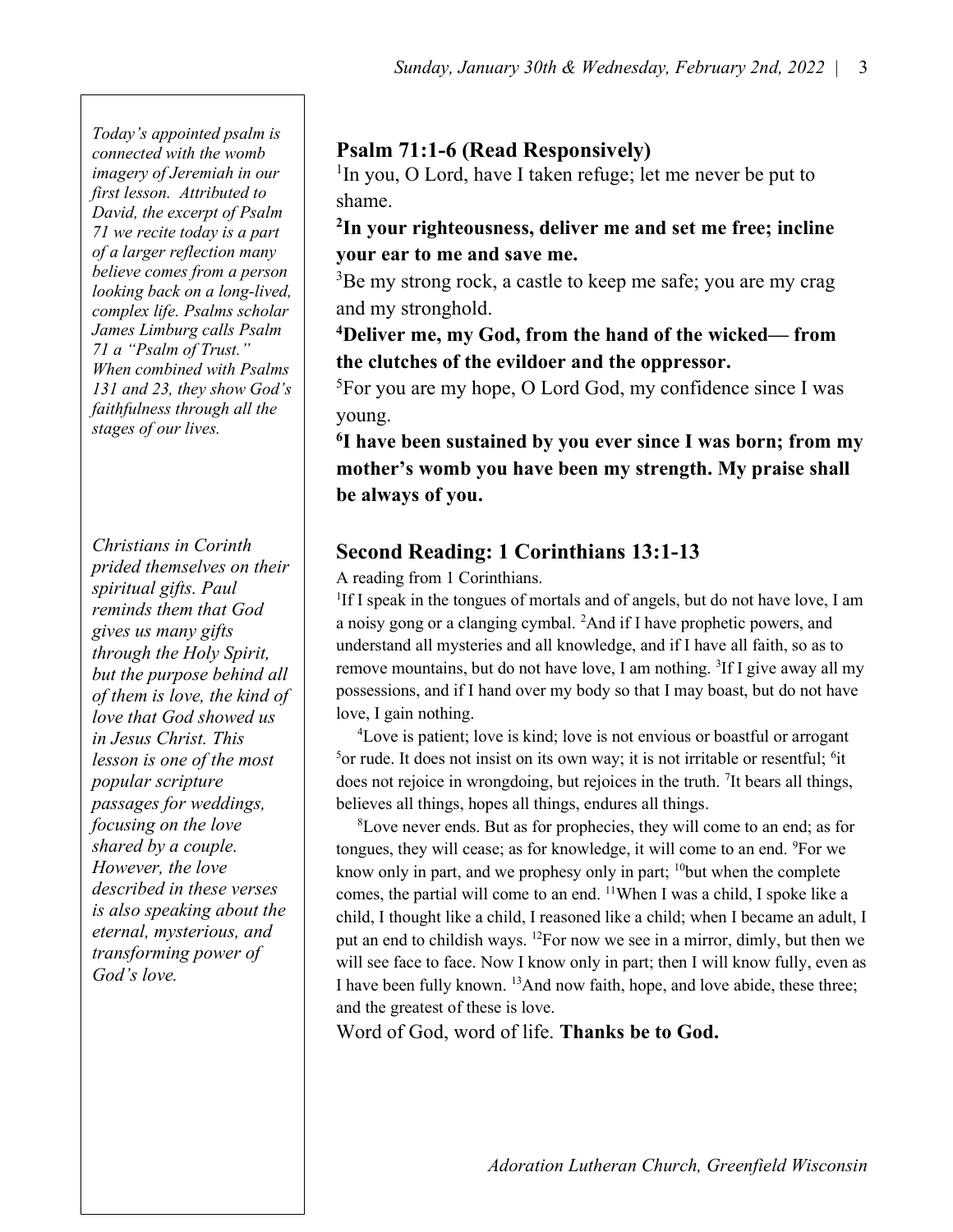Young people are invited forward for an agespecific reflection.

People in Jesus' hometown are initially pleased when he says that God will free the oppressed. Their pleasure turns to rage when he reminds them that God's prophetic mission typically pushes beyond human boundaries so that mercy and healing are extended to those regarded as outsiders. The story of Elijah and the Widow of Zarephath is found in 1 Kings 17; the epic story of Naaman the Syrian appears in 2 Kings 5.

The text of our second reading is paraphrased in this hymn, set to a Scottish folktune (The Water is Wide). This tune, also known as O Waly Waly may also have connections to Scottish settlers in early Appalachia, and was made popular in folk, classical, and other hymn settings.

## Children's Time

#### You are invited to stand. Gospel: Luke 4:21-30

The holy gospel according to Luke. Glory to you, O Lord. <sup>21</sup>Then [Jesus] began to say to [all in the synagogue in Nazareth,] "Today this scripture has been fulfilled in your hearing."  $^{22}$ All spoke well of him and were amazed at the gracious words that came from his mouth. They said, "Is not this Joseph's son?" <sup>23</sup>He said to them, "Doubtless you will quote to me this proverb, 'Doctor, cure yourself!' And you will say, 'Do here also in your hometown the things that we have heard you did at Capernaum.<sup>"</sup> <sup>24</sup>And he said, "Truly I tell you, no prophet is accepted in the prophet's hometown.  $^{25}$ But the truth is, there were many widows in Israel in the time of Elijah, when the heaven was shut up three years and six months, and there was a severe famine over all the land;  $^{26}$ yet Elijah was sent to none of them except to a widow at Zarephath in Sidon. <sup>27</sup>There were also many lepers in Israel in the time of the prophet Elisha, and none of them was cleansed except Naaman the Syrian." <sup>28</sup>When they heard this, all in the synagogue were filled with rage. <sup>29</sup>They got up, drove him out of the town, and led him to the brow of the hill on which their town was built, so that they might hurl him off the cliff.  $30$ But he passed through the midst of them and went on his way. The gospel of the Lord. Praise to you, O Christ.

#### Sermon

# Hymn of the Day Although I Speak with Angel's Tongue ELW #644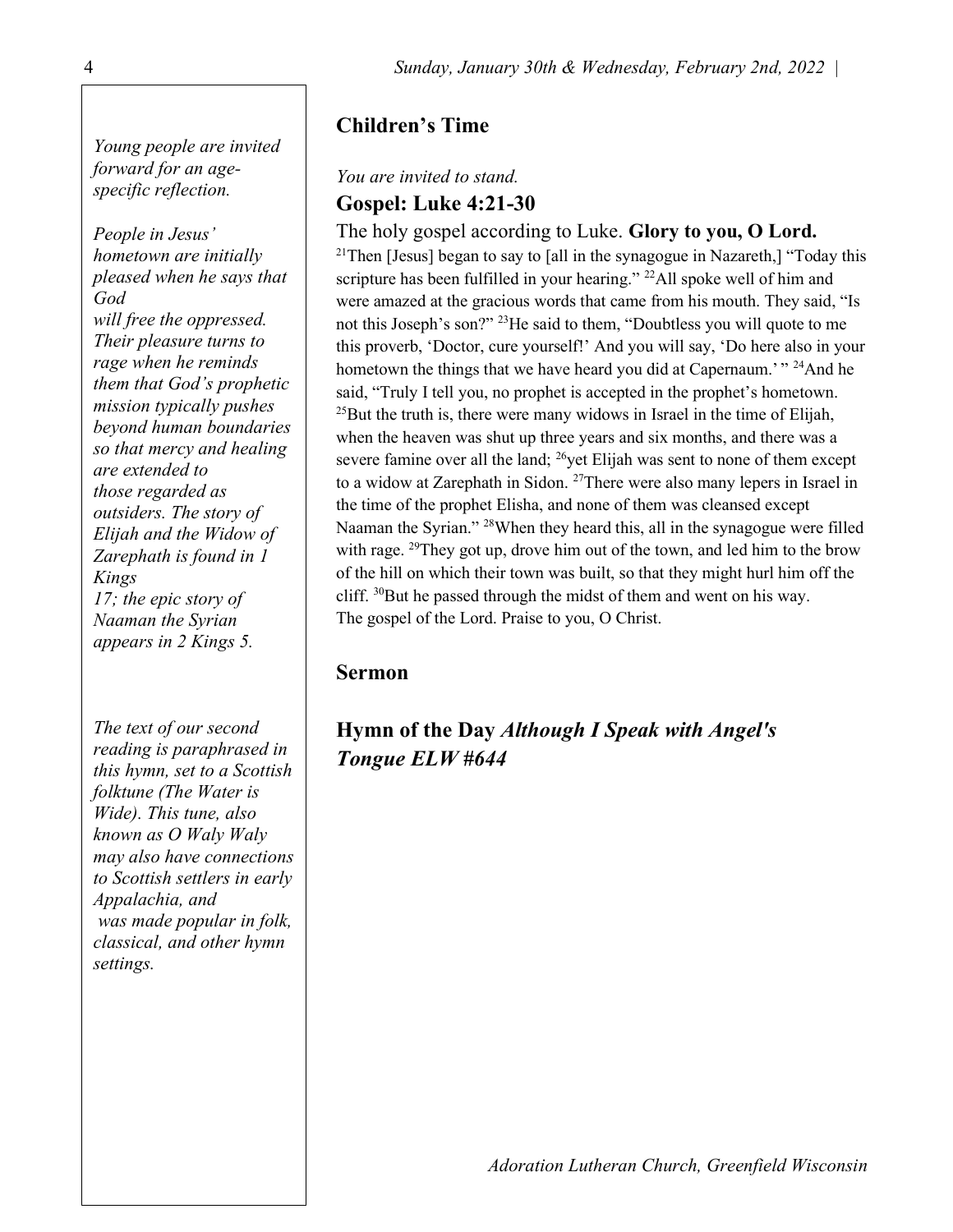#### Please pray for members and friends of our community who have asked for prayer:

Joyce and Don Weinert, as Don continues in hospice care; Betty Wing, Joani Bettin, Darlene Witkowiak, Bob Bauer, health care workers and all impacted by the pandemic.

We give thanks for the healing and recovery of many friends and family recovering from recent COVID cases. We continue to pray for Keith (Sandy Eigner's brother-inlaw); Bill (friend of the Lazaris family); Jeremy (nephew of Tom Nowakowski); Karen (Sandy Ringwall's sister); Susan (daughter of Darlene Witkowiak); Caroline (daughter of Jill Lindberg); Scott and Debbie (family of Margaret Duris); Jerry Pritcher (friend of Crystal Januchowski); Shelby (friend of Crystal); and the Daniels family, specifically Taylor.

We lift up our local ministry partners, including Ascension Food Pantry, Street Angels, Divine Intervention, Habitat for Humanity, and Elm Dale School.

We continue to pray for: For residents of Tonga, following the devastating volcanic eruption, and for all areas feeling effects of the event; for an end to violence in our communities; for unity in the body of Christ in seeking health, hope, and wholeness in our world at the end of the week of Prayer for Christian Unity; for health and stamina for nurses, doctors, emergency room, and hospital staff.

.

Apostles' Creed I believe in God, the Father almighty, creator of heaven and earth. I believe in Jesus Christ, God's only Son, our Lord, who was conceived by the Holy Spirit, born of the virgin Mary, suffered under Pontius Pilate, was crucified, died, and was buried; he descended to the dead.\* On the third day he rose again; he ascended into heaven, he is seated at the right hand of the Father, and he will come to judge the living and the dead. I believe in the Holy Spirit, the holy catholic church, the communion of saints, the forgiveness of sins, the resurrection of the body, and the life everlasting. Amen.

# Prayers of Intercession

The Spirit of the Lord is poured out upon us in abundance; so we are bold to pray for the church, the world, and all that God has made.

Guide your church in the ways of faith, hope, and love. Cultivate ministries and communities of compassion that bear witness to your enduring presence among us.

## God of grace, receive our prayer.

Teach us to live in humility on the earth. Curb arrogance that leads to destruction of natural resources and disregard for future generations. Inspire the work of scientists who urge us to live in harmony with your creation.

## God of grace, receive our prayer.

You are the refuge of all who seek hope and freedom. Accompany immigrants, refugees, and asylum seekers who cross borders to find safety and opportunity. Embolden leaders to draft compassionate policies on behalf of migrants and those who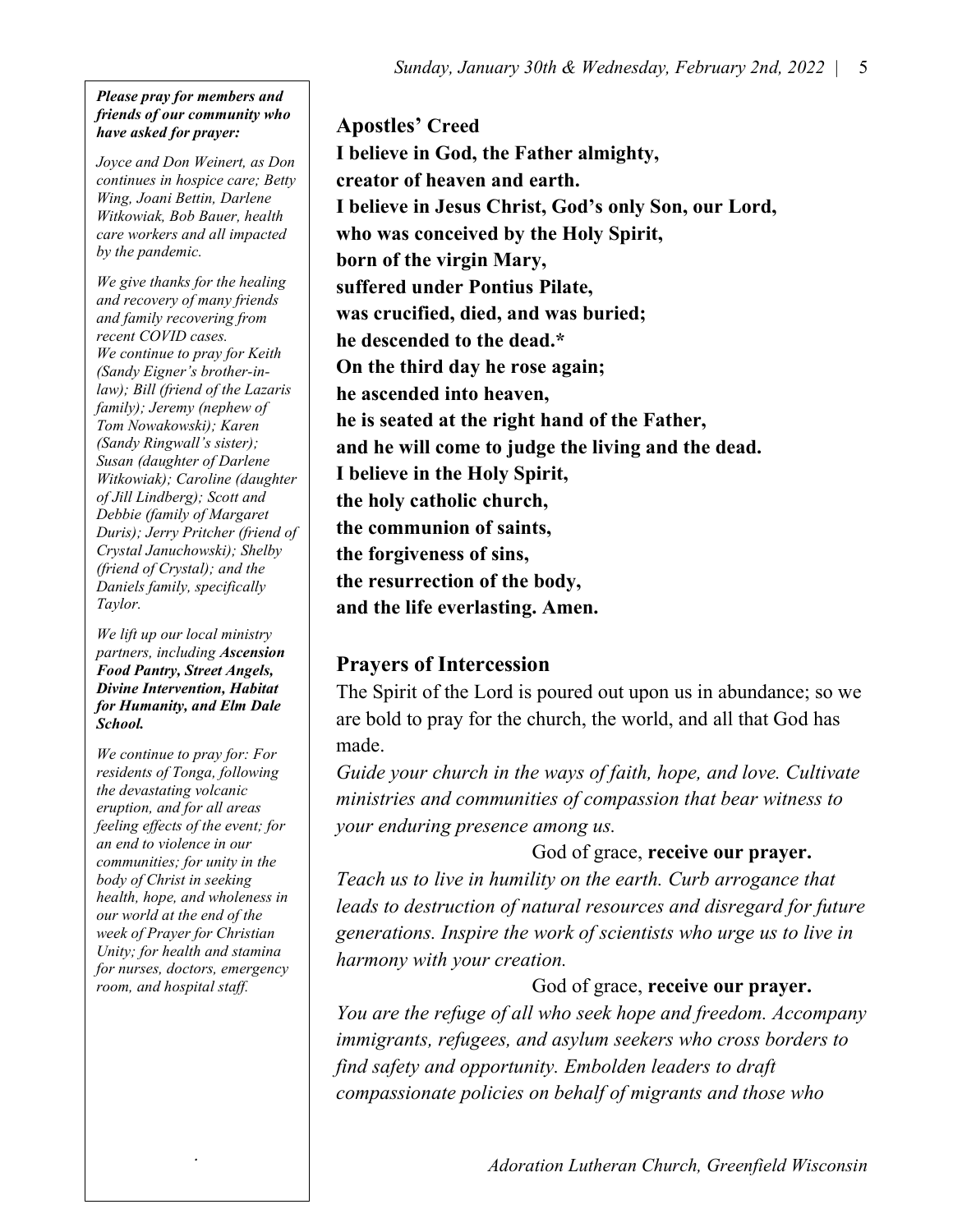assist them. Bless and guide the work of Lutheran Social Services resettling Afghan refugees in our communities.

#### God of grace, receive our prayer.

Love bears, believes, hopes, and endures all things. Comfort with your love all who are lonely, fearful, or brokenhearted. Sustain the hope of all those who suffer in body or spirit, especially those we name before you now.

God of grace, receive our prayer.

Your grace falls upon young and old alike. Bless the gifts of children in this congregation and in this community. Give us humble hearts to follow their leadership. Inspire us with their laughter, their insight, and their curiosity.

God of grace, receive our prayer.

We praise you for those who have gone before us and now see you face to face. Comfort those who wait in the dimness of grief and mourning. Abide with us in this mortal life until we rest in the arms of your never-ending love.

God of grace, receive our prayer.

Since we have such great hope in your promises, O God, we lift these and all of our prayers to you in confidence and faith; through Jesus Christ our Savior. Amen.

#### Peace

The peace of Christ be with you always. And also with you.

## Meal

God feeds us with the presence of Jesus Christ.

## Preparation Prayer

Blessed are you, O God, Sovereign of the universe. You offer us new beginnings and guide us on our journey. Lead us to your table, nourish us with this heavenly food, and prepare us to carry your love to a hungry world, in the name of Christ our light. Amen.

All are welcome at Christ's table, and at Adoration!

Jesus himself welcomes all to the Lord's Supper.

Here at Adoration, we practice "Open Communion," which means we welcome anyone to receive bread and wine, Christ's body and blood, the grace-filled gift of God. Jesus loves everyone and welcomes everyone to his table of grace and peace.

Children are welcome to come forward, either to receive a blessing or to receive Holy Communion.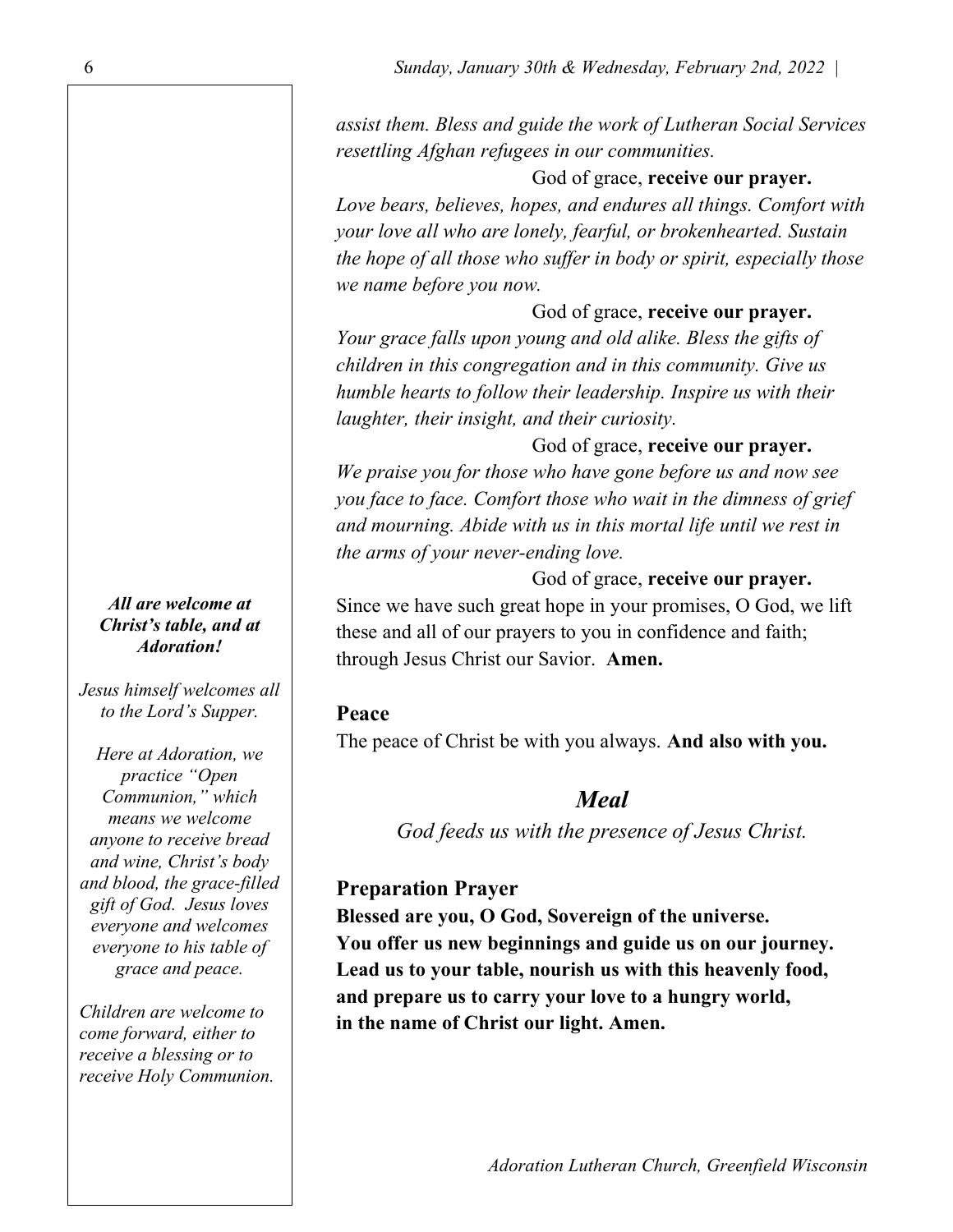#### Great Thanksgiving

The Lord be with you. And also with you.

Lift up your hearts. We lift them to the Lord.

Let us give thanks to the Lord our God. It is right to give our thanks and praise.

# Preface

It is indeed right, our duty and our joy, that we should at all times and in all places give thanks and praise to you, almighty and merciful God, through our Savior Jesus Christ; who on this day overcame death and the grave, and by his glorious resurrection opened to us the way of everlasting life. And so, with all the choirs of angels, with the church on earth and the hosts of heaven, we praise your name and join their unending hymn:

# **Sanctus**

Holy, holy, holy Lord, Lord God of power and might: Heaven and earth are full of your glory. Hosanna in the highest. Blessed is the one who comes in the name of the Lord. Hosanna in the highest.

# Thanksgiving at the Table

Blessed are you, O holy God: you are the Life and Light of all. By your powerful word you created all things. Through the prophets you called your people to be a light to the nations. Blessed are you for Jesus, your Son. He is your Light, shining in our darkness and revealing to us your mercy and might.

"The Eucharistic Prayer is both ancient in form and diverse in content." When used, the whole text is a Trinitarian prayer addressed to God the Father in which we remember with joy and thanksgiving what Jesus Christ has accomplished for us through the Holy Spirit. Though the pastor may have the speaking part, they are in prayer with and on behalf of the whole community. So, the Eucharistic Prayer is the prayer of the whole assembly; it is your prayer

and mine." -H.A. Hall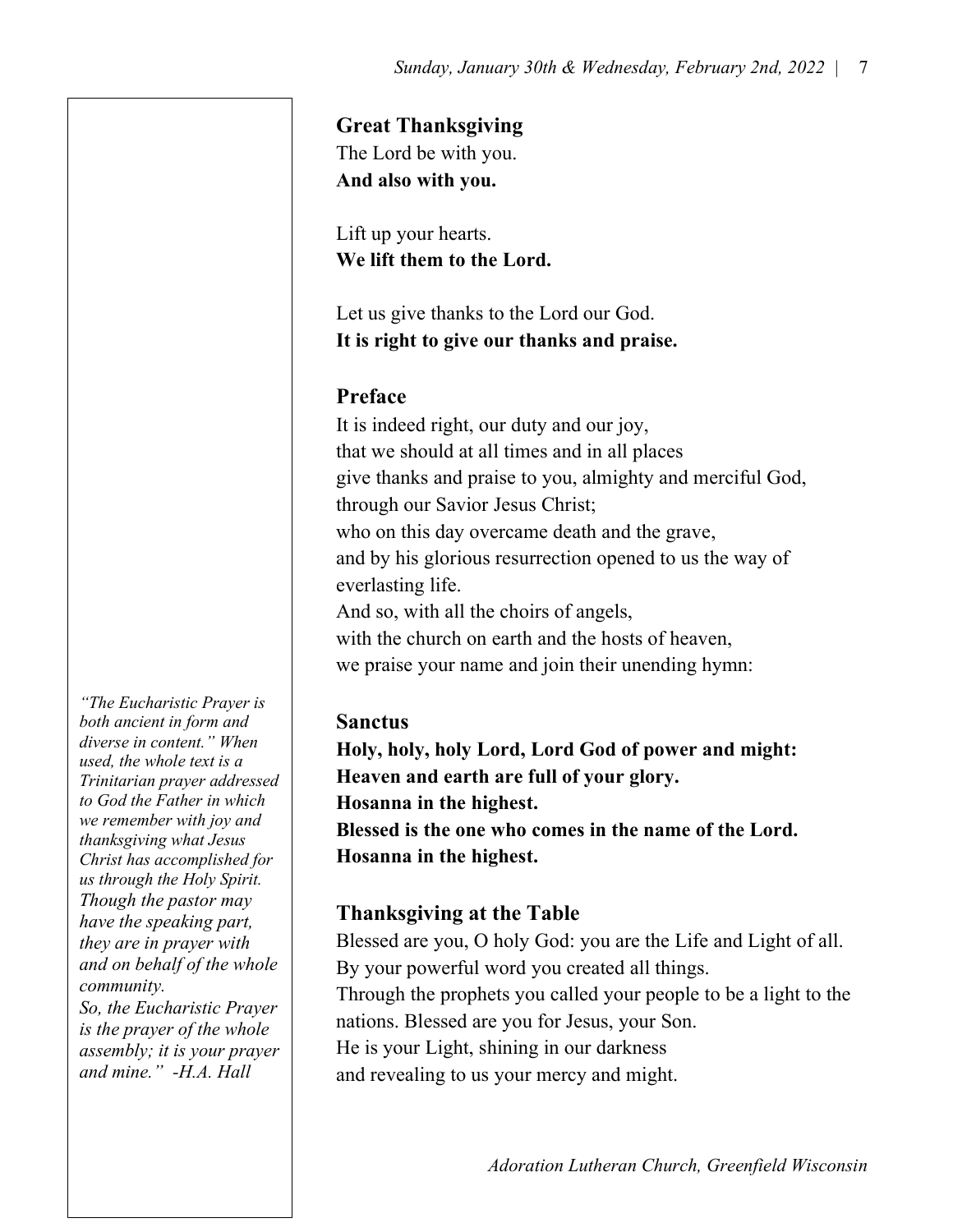#### Words of Institution

Remembering, therefore, his preaching and healing, his dying and rising, and his promise to come again, we await that day when all the universe will rejoice in your holy and life-giving light.

By your Spirit bless us and this meal, that, refreshed with this heavenly food, we may be light for the world, revealing the brilliance of your Son.

Through him all glory and honor is yours, Almighty Father, with the Holy Spirit, in your holy Church, both now and forever. Amen

# Lord's Prayer

Gathered into one by the Holy Spirit, let us pray as Jesus taught us.

Our Father, who art in heaven, hallowed be thy name, thy kingdom come, thy will be done,

on earth as it is in heaven.

Give us this day our daily bread; and forgive us our trespasses, as we forgive those who trespass against us; and lead us not into temptation, but deliver us from evil. For thine is the kingdom, and the power, and the glory, forever and ever. Amen.

Please be seated. Invitation to Communion

#### Communion

Post-Communion Blessing

#### Prayer After Communion

Let us pray. We give you thanks, gracious God, for we have feasted on the abundance of your house. Send us to bring good news and to proclaim your favor to all, strengthened with the richness of your grace in your Son, Jesus Christ. Amen

Adoration Lutheran Church, Greenfield Wisconsin

We come forward to receive the elements today. Bring your offering and place it in the basket near the baptismal font. Please receive the elements and take them back to your pew before eating and drinking.

Refuse may be placed in the baskets as you depart worship.